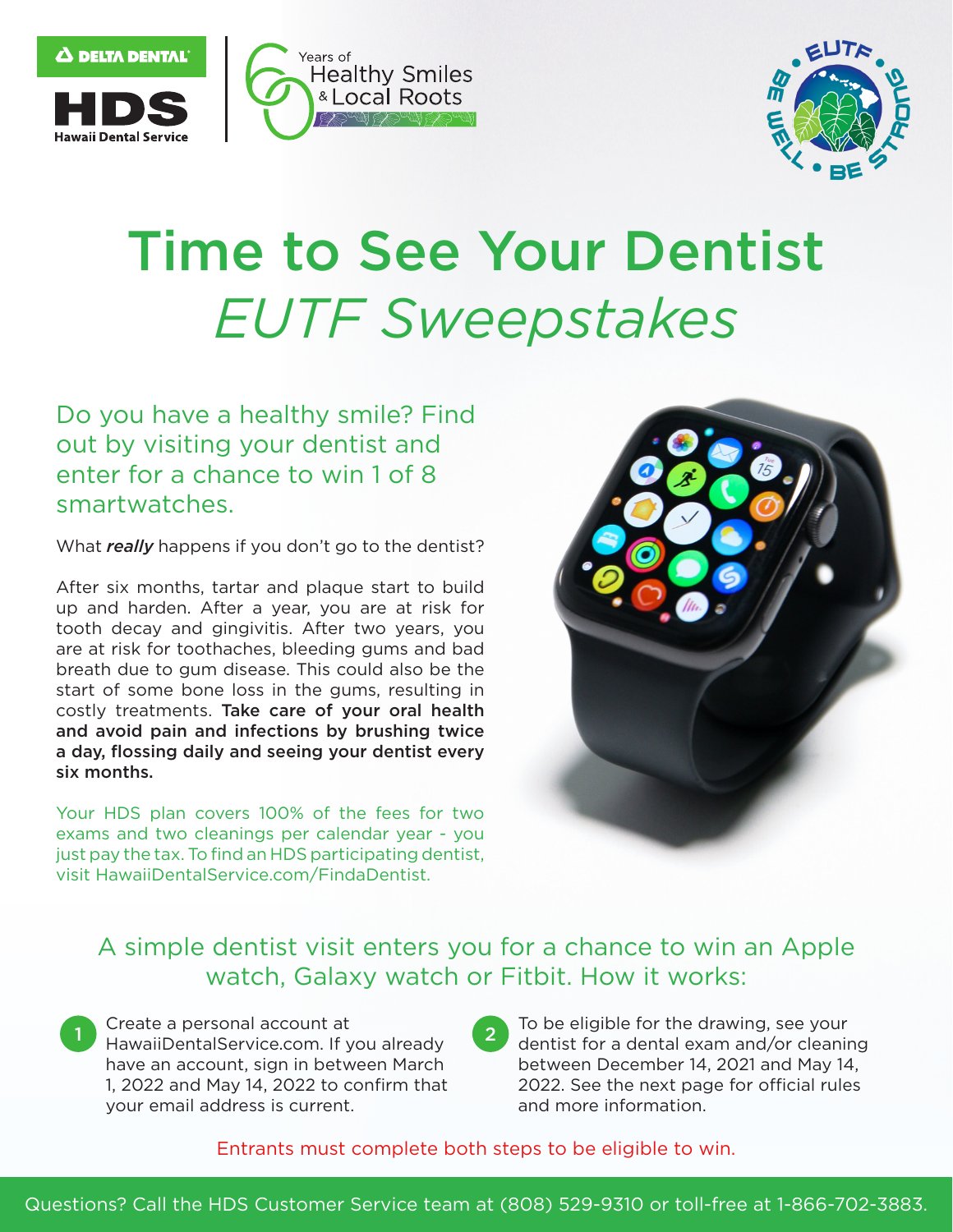## The HDS Time to See Your Dentist Sweepstakes **Official Rules**

- 1. General. No purchase is necessary to win a prize. You must be an active, retired, or dependent EUTF member and legal Hawaii resident at the time of entry and the time of any prize award. You must be at least 18 years old to enter. You must provide your personal email upon registering with HawaiiDentalService. com. You may only enter on your own behalf. Hawaii Dental Service is the administrator of the Time to See Your Dentist Sweepstakes, which is in no way sponsored, endorsed, administered or associated with Apple, Samsung, or Fitbit.
- 2. Eligibility. Employees of Hawaii Dental Service are not eligible to enter or win. EUTF members may enter other HDS Sweepstakes, if eligible.
- 3. Promotional period. The promotion for the chance to win one of the prizes set forth in section 6 below will begin on March 1, 2022 at 12:01 a.m. HST and end on May 14, 2022 at 11:59 HST. ("Promotional Period").
- How to enter. You may only enter once. Your entry will automatically be generated once you register a personal account online at [HawaiiDentalService.com](https://HawaiiDentalService.com) (If you already have an account, you must log into your account at least one time to verify HDS has the most updated email address during the Promotional Period), and have had a dental exam and/or cleaning between December 14, 2021 and May 14, 2022.
- 5. Efective date of entries. Online entries received within the Promotional Period will be eligible for entry into the Sweepstakes. Completion of one dental examination and/or cleaning by an HDS provider or any licensed provider between December 14, 2021, and May 14, 2022 will be verifed. All entries become the exclusive property of HDS and will not be acknowledged or returned.
- 6. Prizes and odds of winning. Each eligible entrant who registers and logs into their [HawaiiDentalService.com](https://HawaiiDentalService.com) account and has a dental examination and/or cleaning by an HDS provider or any licensed provider will receive a chance to win one of eight (8) smart watches valued between \$299 and \$399. The odds of winning will be determined by the number of eligible entries. Each eligible entry has an equal chance at winning a prize. You may only win one prize during each Promotional Period.
- Selection of winners. The winners will be determined by a random drawing by HDS from all eligible entries received by the end of the Promotional Period. The winners' names will be drawn for the prizes no later than forty-five (45) days after the close of the Promotional Period. By accepting their prize, the winner agrees to these Official Rules, including the use of their name, voice, and/or likeness for the purpose of announcing the winner of the promotion without further compensation. If the winner does not agree to be bound by these Official Rules, their prize will be forfeited, and another winner will be chosen. All prizes are nontransferable, and no cash or other prize substitutions will be permitted except at the sole discretion of Hawaii Dental Service. Winner is solely responsible for reporting and payment of any taxes on a prize. Winner may be required to provide his/her valid Social Security number to HDS for tax purposes and/or complete an IRS W-9 form in order to claim a prize. Active EUTF member winners employed by the State of Hawaii and County of Hawaii will have the value of the prize added into their payroll and IRS W-2 form in order to claim a prize. Active EUTF member winners employed by the counties of Kauai, Maui and the City and County of Honolulu will complete an IRS W-9 and will be sent a form 1099 from HDS. An EUTF Retiree or dependent of an active member or retiree, will complete an IRS W-9 and will be sent a form 1099 from HDS. All Winners are solely responsible for all federal, state, and local taxes on prize value, as applicable.
- 8. Notification of winners. The winners of the prizes will be notifed by email at the address provided upon registration for their online account at [HawaiiDentalService.com](https://HawaiiDentalService.com) within two (2) weeks after they are selected. All decisions are final

and binding. Winner must contact HDS within five (5) business days from the date the notification is sent by HDS to claim their prize. Failure to contact HDS within that five (5) day period will result in immediate disqualification of the selected entrant and a new winner will be selected. No exceptions will be made to this rule. HDS is not responsible for and shall not be liable for late, lost, misdirected or unsuccessful efforts to notify winners. A copy of these rules and a list of the winners can be obtained by emailing [Marketing@HawaiiDentalService.com](mailto:Marketing@HawaiiDentalService.com) or calling Oahu: (808) 529-9310 or toll-free 1-866-702-3883.

- 9. Limitation of Liability. HAWAII DENTAL SERVICE SHALL HAVE NO LIABILITY FOR ANY PERSONAL INJURIES, DEATH, PROPERTY DAMAGE, OR OTHER DAMAGES OR EXPENSES RESULTING FROM OR ARISING OUT OF ANY ASPECT RELATED TO THE USE OF THE AWARD OR ANY OTHER ASPECT OF AN AWARD RECIPIENT'S ACCEPTANCE OF USE OF AN AWARD.
- 10. Other conditions. Hawaii Dental Service and their respective agents and representatives, their affiliates, subsidiaries, advertising, promotions and fulfllment agencies, and legal advisors are not responsible for and will not be liable for: (I) late, lost, damaged, misdirected, incomplete, unintelligible, or non-received entries; (II) telephone, electronic, hardware or software programs, network, Internet, or computer malfunctions, failures, or difficulties of any kids; (III) failed, incomplete, garbled, or delayed computer transmissions; (IV) any condition caused by events beyond the control of HDS that may cause drawings to be disrupted or corrupted; (V) any injuries, losses, or damages of any kind arising in connection with or as a result of the drawings, or from participation in the drawings; or (VI) any printing of typographical error in any material associated with the drawings. Hawaii Dental Service reserves the right in its sole discretion, to modify or cancel the drawings in part or its entirety, to comply with any and all federal, state, and local laws, rules, and regulations, or in the event the drawing becomes corrupted by technical error or unauthorized human intervention. HDS reserves the right to change contest rules without notification.
- Privacy. We are required by law to maintain the privacy and security of your personally identifable health information. Although HDS and the EUTF may use aggregate information it collects to evaluate plan communication and other related plan services by HDS, HDS will never disclose any of your personal information either publicly or to the employer, except as necessary to respond to a request from you for a reasonable accommodation needed to participate in the Sweepstakes, or as expressly permitted by law. Medical information that personally identifes you that is provided in connection with the Sweepstakes will not be provided to the EUTF or your employer. None of the health information you provide may be used in making any employment-based decision. Your health information will not be sold, exchanged, transferred, or otherwise disclosed except to the extent permitted by law to carry out specific activities related to the Sweepstakes or other plan services, and you will not be asked or required to waive the confdentiality of your health information as a condition of participating in the Sweepstakes or receiving an incentive. Anyone who receives your information for the purposes of providing you services as part of the Sweepstakes will abide by the same confidentiality requirements. For instance, applicable employers will be notifed of active employee winners for purpose of payroll tax deduction of the prize.
- 12. Choice of law. All issues and questions concerning the construction, validity, interpretation, and enforceability of these Official Rules or the rights and obligations of you and HDS in connection with the Sweepstakes, will be governed by and construed in accordance with the substantive laws of the State of Hawaii.